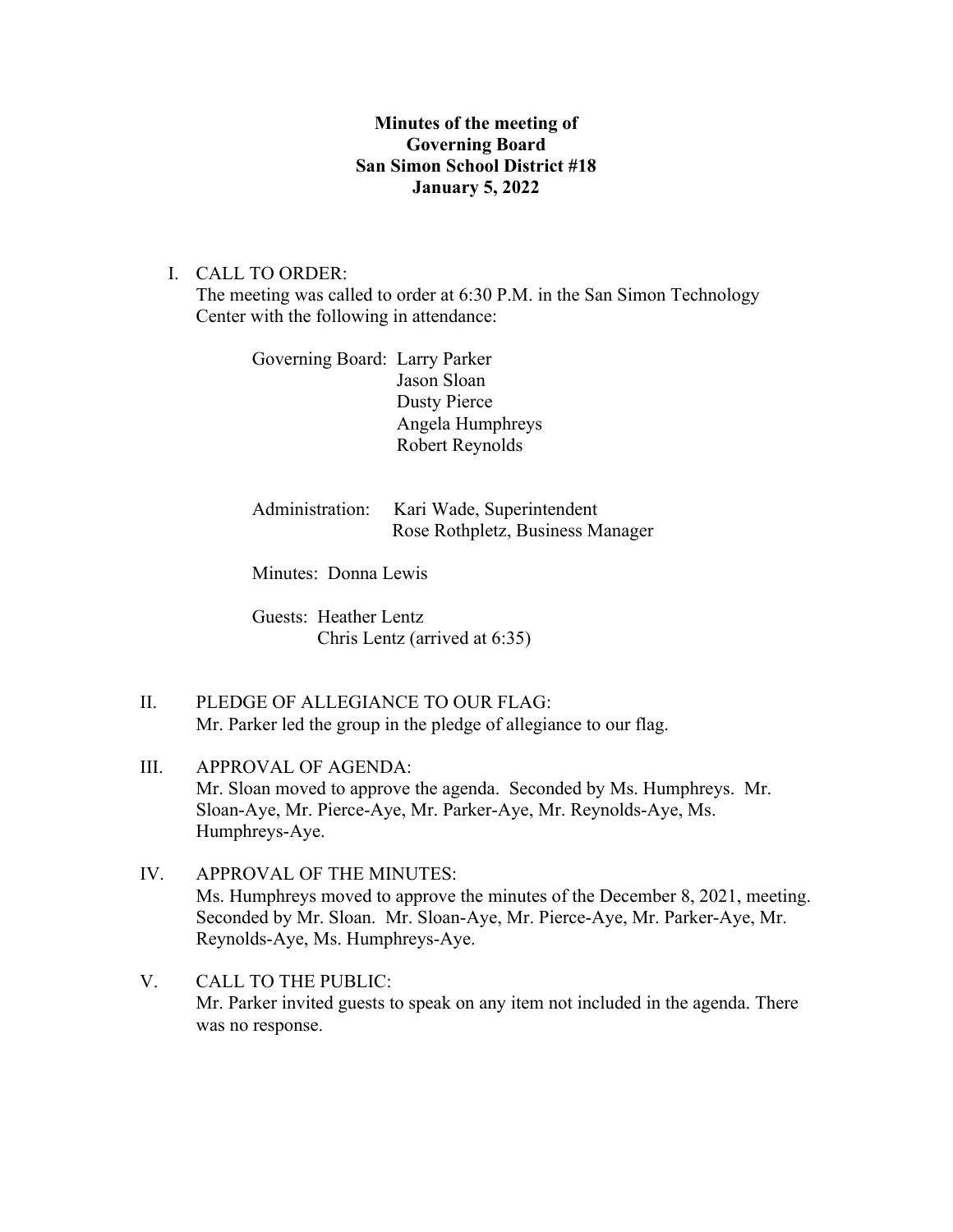#### VI. REPORTS:

- 6a. Mrs. Wade reported the junior high and high school basketball teams have a full schedule with games every week. She stated Phil Leiendecker, County Assessor will attend next month's meeting.
- 6b. Mrs. Rothpletz reported there were no changes to the monthly budget report. The student activities report included FFA t-shirt sales and Class of 2022 chocolate bar sales.

### VII. EXECUTIVE SESSION:

Ms. Humphreys moved to go into executive session at 6:35 PM to discuss: 7a. Christopher Lentz – ratification hire-Emergency Substitute 7b. Cassie Rourke- ratification hire – Paraprofessional. Open session resumed at 6:40 PM.

### VIII. ACTION ITEMS:

- 8a. Mr. Sloan nominated Larry Parker for Board President. There were no other nominations. Mr. Sloan- Aye, Mr. Pierce-Aye, Mr. Parker-Aye, Mr. Reynolds-Aye, Ms. Humphreys-Aye. Mr. Reynolds nominated Mr. Sloan for Board Clerk. There were no other nominations. Mr. Sloan-Aye, Mr. Pierce-Aye, Mr. Parker-Aye, Mr. Reynolds-Aye, Ms. Humphreys-Aye.
- 8b. Mr. Sloan moved to allow board members to participate in board meetings via technological devices. Seconded by Mr. Pierce. Mr. Sloan-Aye, Mr. Pierce-Aye, Mr. Parker-Aye, Mr. Reynolds-Aye, Ms. Humphreys-Aye.
- 8c. Ms. Humphreys moved to approve board meeting locations, dates, and times as they stand. Seconded by Mr. Pierce. Mr. Sloan-Aye, Mr. Pierce-Aye, Mr. Parker-Aye, Mr. Reynolds-Aye, Ms. Humphreys-Aye.
- 8d. Mr. Sloan moved to approve the present posting locations of board agendas. Seconded by Ms. Humphreys. Mr. Sloan-Aye, Mr. Pierce-Aye, Mr. Parker- Aye, Mr. Reynolds-Aye, Ms. Humphreys-Aye.
- 8e. Ms. Humphreys moved to approve Christopher Lentz's current rate of pay and length of time as stated in his contract. Seconded by Mr. Reynolds. Mr. Sloan-Aye, Mr. Pierce-Aye, Mr. Parker-Aye, Mr. Reynolds-Aye, Ms. Humphreys-Aye.
- 8f. Mr. Sloan moved to approve Cassie Rourke as Paraprofessional. Seconded by Ms. Humphreys-Aye. Mr. Sloan-Aye, Mr. Pierce-Aye, Mr. Parker-Aye, Mr. Reynolds-Aye, Ms. Humphreys-Aye.